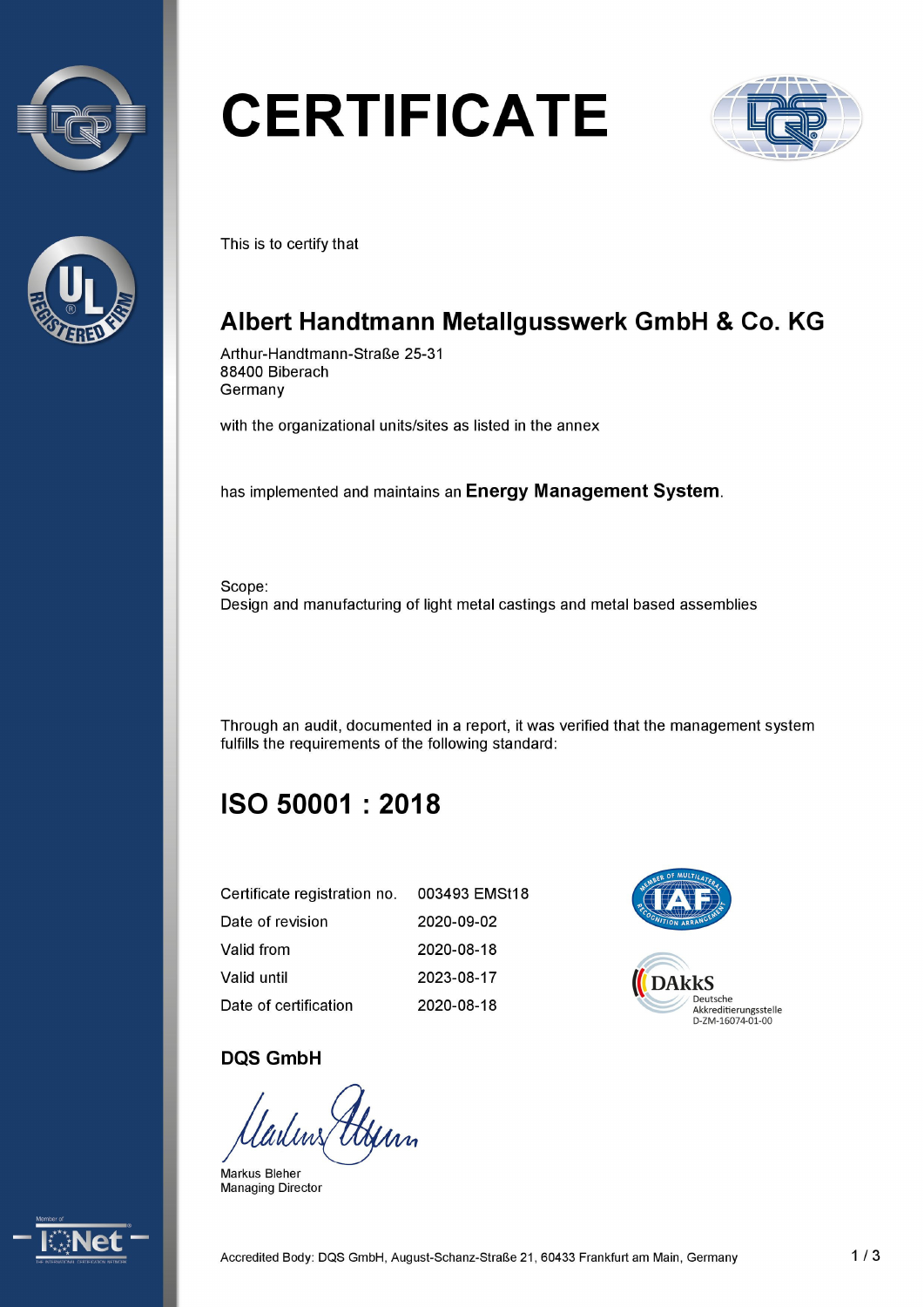



#### Annex to certificate Registration No. 003493 EMSt18

### Albert Handtmann Metallgusswerk GmbH & Co. KG

Arthur-Handtmann-Straße 25-31 88400 Biberach Germany

Location **Scope** 

004217 Handtmann Leichtmetallgießerei Annaberg Design and Manufacturing of light metal **GmbH casting and assemblies** Sehmatalstraße 16 09456 Annaberg-Buchholz **Germany** 

31600249 Handtmann Leichtmetallgießerei Annaberg Manufacturing of light metal castings Produktions-GmbH & Co. KG Sehmatalstraße 16 09456 Annaberg-Buchholz Germany

516811 Handtmann Leichtmetallgießerei Annaberg Manufacturing of light metal castings and GmbH assemblies Gewerbegebiet 4 09471 Königswalde **Germany** 

294169 Handtmann Systemtechnik GmbH & Co. Design and manufacturing of metal based KG assemblies Arthur-Handtmann-Str. 7/1 88400 Biberach Germany

31600251 Handtmann Metallgusswerk Produktions- Manufacturing of light metal castings GmbH & Co.KG Arthur-Handtmann-Straße 25-31 88400 Biberach Germany



This annex (edition: 2020-09-02) is only valid in connection<br>with the above-mentioned certificate.